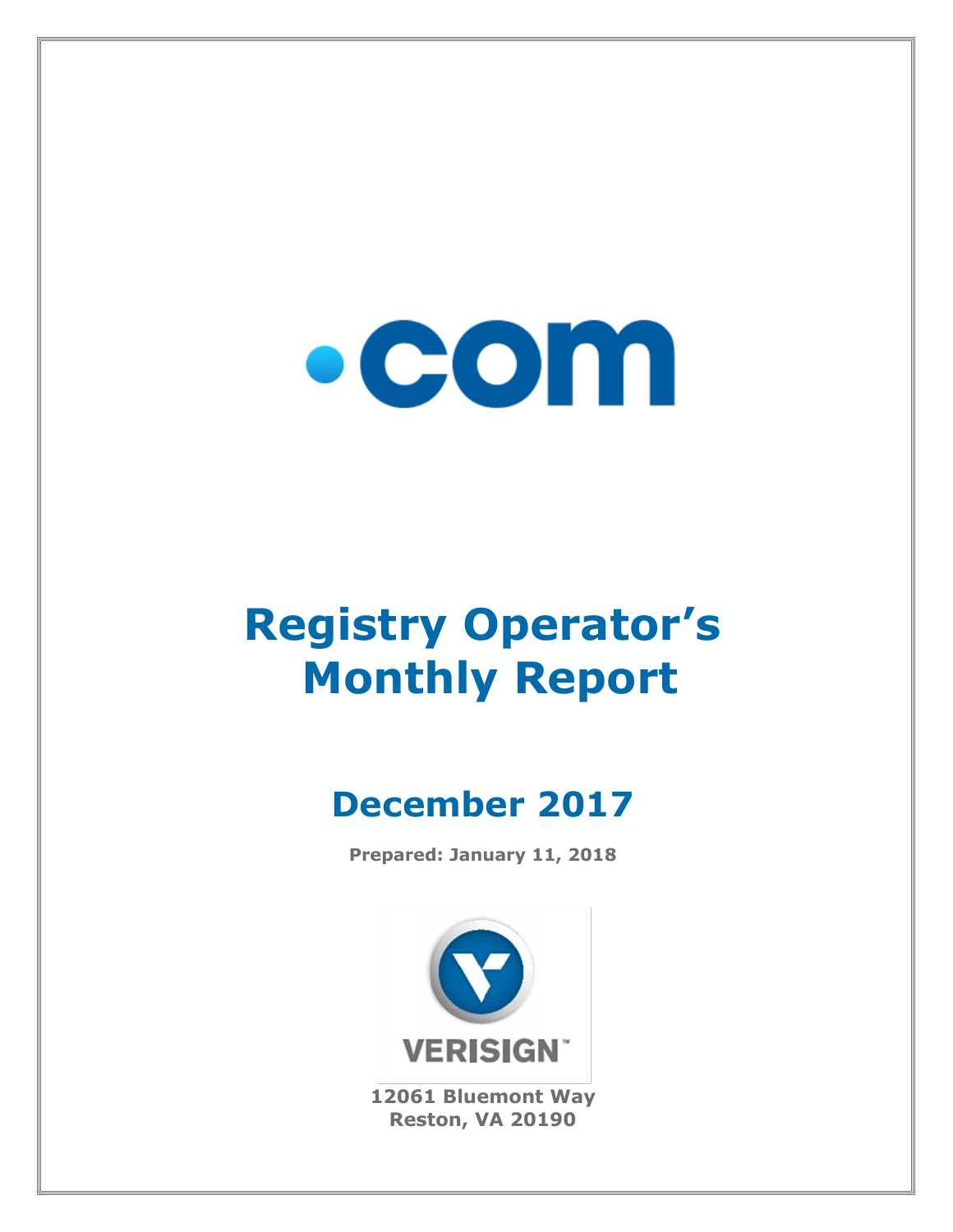As required by the ICANN/Verisign .com Registry Agreement (Section 3.1(c)(iv)), this report provides an overview of Verisign Registry activity through the end of the reporting month. The information is primarily presented in table and chart format with text explanations as deemed necessary. **The information is provided to satisfy requirements listed in Appendix 4 of the .com Registry Agreement.** Pursuant to the agreements, "ICANN shall use reasonable commercial efforts to preserve the confidentiality of the information reported until three months after the end of the month to which the report relates."

Information is organized as follows:

| 1. |                                                                            |  |
|----|----------------------------------------------------------------------------|--|
|    |                                                                            |  |
| 2. | Service Level Agreement Performance (Appendix 4, Item 2) 3                 |  |
|    | Table 2 - .com Service Level Agreement Performance 4                       |  |
| 3. |                                                                            |  |
|    |                                                                            |  |
| 4. |                                                                            |  |
|    | Table 4 - Completed Shared Registration System Releases 5                  |  |
| 5. |                                                                            |  |
|    |                                                                            |  |
| 6. | Total Number of Transactions by Subcategory (Appendix 4, Item 6)  6        |  |
|    | Table 6.1 - Total Domain Name Transactions by Subcategory  6               |  |
|    | Table 6.2 - Total Name Server Write Transactions by Subcategory (millions) |  |
|    |                                                                            |  |
| 7. |                                                                            |  |
|    |                                                                            |  |
|    |                                                                            |  |
|    | 7(C). Registry Functions Activity Report (Appendix 4, Item 7C)  8          |  |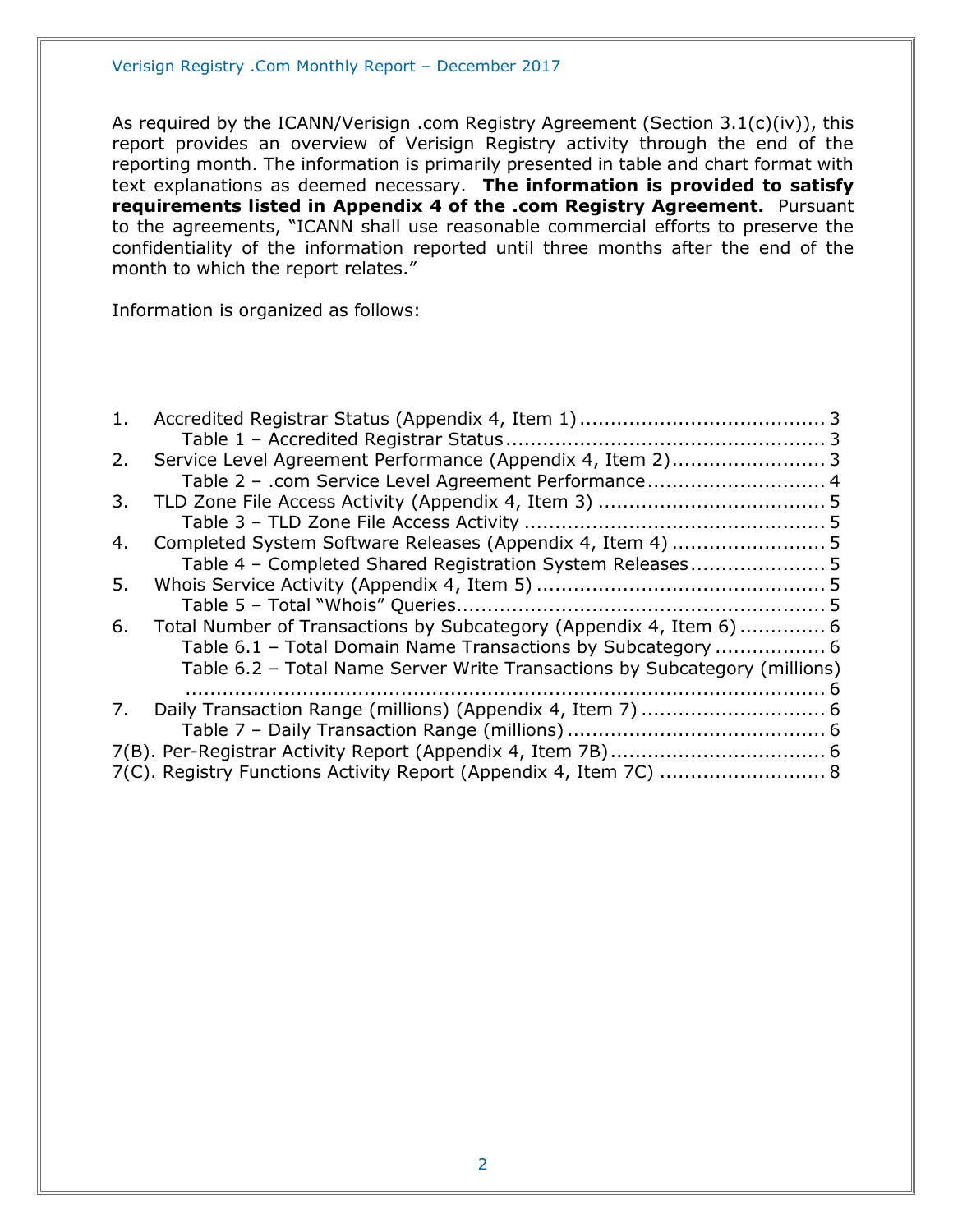#### <span id="page-2-0"></span>**1. Accredited Registrar Status (Appendix 4, Item 1)**

**Table 1** displays the current number and status of the ICANN accredited registrars. The registrars are grouped into three categories:

- 1. **Operational Registrars:** Those who have authorized access into the Shared Registration System (SRS) for processing domain name registrations.
- 2. **Registrars In The Ramp-Up Period:** Those who have received a password to access the Registry operational test and evaluation (OT&E) environment. The OT&E environment is provided to allow registrars to develop and test their systems with the SRS.
- 3. **Registrars In The Pre-Ramp-Up Period:** Those who have been sent a welcome letter from the Verisign Registry but have not yet executed the Registry Registrar Agreements and/or have not yet submitted a completed Registrar Information Sheet. In most cases registrars are sent welcome letters via overnight express mail or e-mail on the same day accreditation notification is received from ICANN.

<span id="page-2-1"></span>

| <b>Status</b>                    | # of COM Registrars |
|----------------------------------|---------------------|
| <b>Operational Registrars</b>    | 2429                |
| Registrars In Ramp-Up Period     | 10                  |
| Registrars In Pre-Ramp-Up Period |                     |
| Total                            | 2446                |

#### **Table 1 – Accredited Registrar Status**

#### <span id="page-2-2"></span>**2. Service Level Agreement Performance (Appendix 4, Item 2)**

**Table 2** compares Service Level Agreement (SLA) Requirements with Actual Performance for the reporting month. As required by the ICANN/Verisign .com Registry Agreement (Section 3.1(d)(ii)), the Verisign Registry is committed to provide service levels as specified in Appendix 7 of the .com Registry Agreement and to comply with the requirements of the SLA in Appendix 10 of the .com Registry Agreement. The SLAs are incorporated into the Verisign Registry Registrar Agreements that are executed with all operational registrars.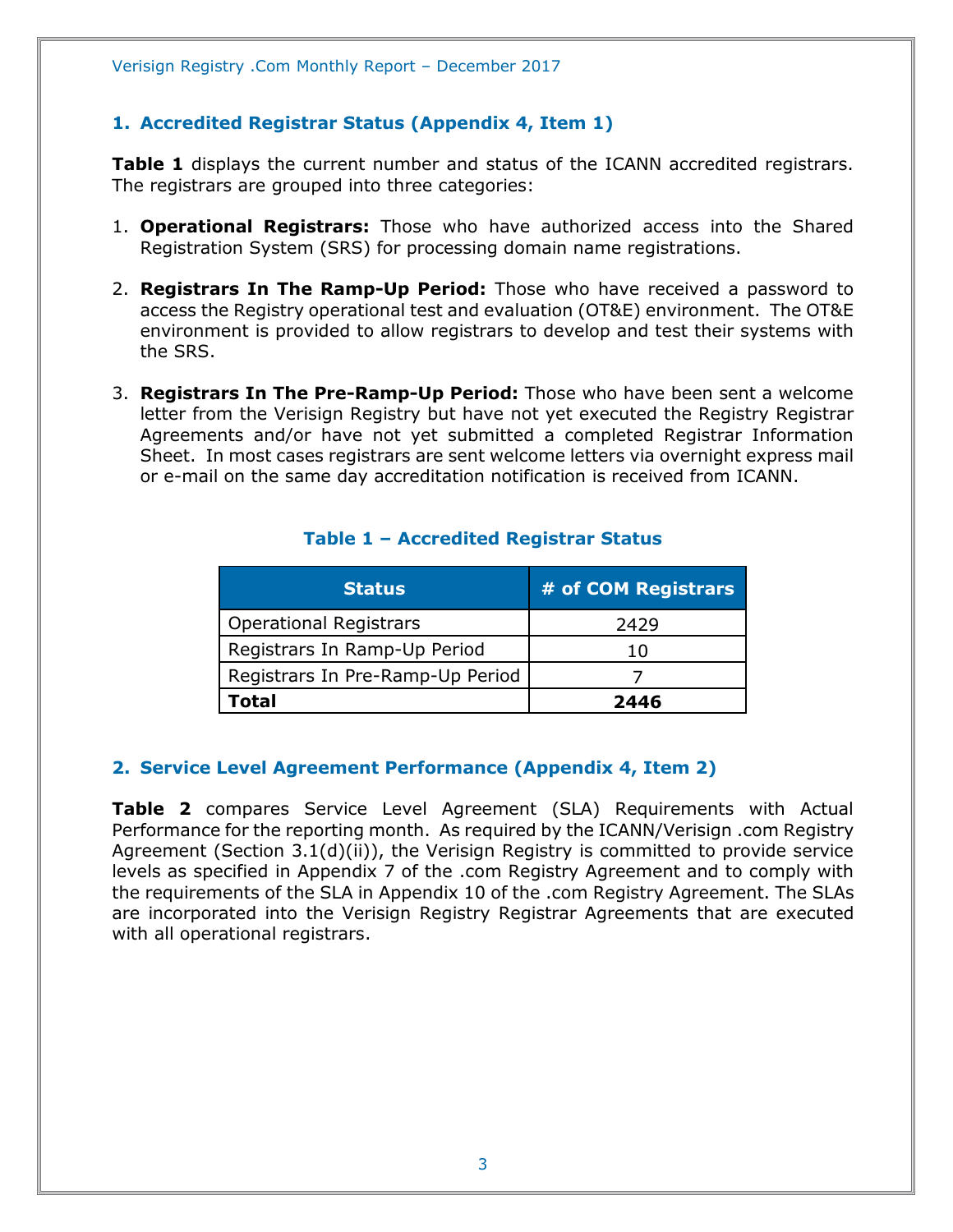<span id="page-3-0"></span>

| <b>Metric</b>                  | .com SLA Requirement                       | <b>Actual Performance</b>                                 |  |  |  |
|--------------------------------|--------------------------------------------|-----------------------------------------------------------|--|--|--|
| <b>Service Availability</b>    |                                            |                                                           |  |  |  |
|                                | 99.99% Year                                | 100% - (0 minutes<br>Unplanned Downtime YTD)              |  |  |  |
| <b>SRS</b>                     | 30 Minutes/Month (Unplanned)               | 0 minutes (Unplanned)                                     |  |  |  |
| <b>DNS Name Server</b>         | 100% / Month                               | 100%                                                      |  |  |  |
| Whois                          | 100% / Month                               | 100%                                                      |  |  |  |
|                                | <b>Planned Outage Duration</b>             |                                                           |  |  |  |
| SRS - Regular                  | 45 Minutes / Month                         | 0 hours 21 minutes                                        |  |  |  |
| SRS - Extended                 | 4 Hours (240 Minutes)<br>/ 1 Per Year      | 0 hours 00 minutes - Last<br>Outage Taken October<br>2016 |  |  |  |
| SRS - Extended                 | 8 Hours (480 Minutes)<br>/ 1 Every 3 Years | 0 minutes - None Taken<br>Since June 2005                 |  |  |  |
| <b>DNS Name Server</b>         | <b>Not Allowed</b>                         | 0 minutes                                                 |  |  |  |
| Whois                          | <b>Not Allowed</b>                         | 0 minutes                                                 |  |  |  |
|                                | <b>Planned Outage Timeframe</b>            |                                                           |  |  |  |
| <b>SRS</b>                     | 0100 - 0900 UTC Sunday                     | 0100 - 0121 UTC Sunday<br>12/10/2017                      |  |  |  |
| <b>DNS Name Server</b>         | Not Allowed                                | Not Applicable                                            |  |  |  |
| Whois                          | <b>Not Allowed</b>                         | Not Applicable                                            |  |  |  |
|                                | <b>Planned Outage Notification</b>         |                                                           |  |  |  |
|                                | 30 Days General Maintenance                | 11/09/2017                                                |  |  |  |
| <b>SRS</b>                     | 90 Days Updates and<br>Upgrades            | Not Applicable                                            |  |  |  |
| <b>DNS Name Server</b>         | <b>Not Allowed</b>                         | Not Applicable                                            |  |  |  |
| Whois                          | <b>Not Allowed</b>                         | Not Applicable                                            |  |  |  |
|                                | <b>Processing Time</b>                     |                                                           |  |  |  |
| <b>Check Domain</b><br>Average | 25 milliseconds for 95%                    | 0.42 milliseconds                                         |  |  |  |
| Add / Create Domain<br>Average | 50 milliseconds for 95%                    | 0.94 milliseconds                                         |  |  |  |
| Delete Domain<br>Average       | 100 milliseconds for 95%                   | 20.08 milliseconds                                        |  |  |  |
| Modify / Update                |                                            |                                                           |  |  |  |
| Domain Average                 | 100 milliseconds for 95%                   | 17.95 milliseconds                                        |  |  |  |
| Whois Query                    | 5 milliseconds for 95%                     | 1.32 milliseconds                                         |  |  |  |
| <b>DNS Name Server</b>         |                                            |                                                           |  |  |  |
| Resolution                     | 100 milliseconds for 95%                   | 1.05 milliseconds                                         |  |  |  |
|                                | <b>Update Frequency</b>                    |                                                           |  |  |  |
| <b>DNS Name Server</b>         | 3 Minutes for 95%                          | 15.81 seconds                                             |  |  |  |
| Whois                          | 3 Minutes for 95%                          | 15.82 seconds                                             |  |  |  |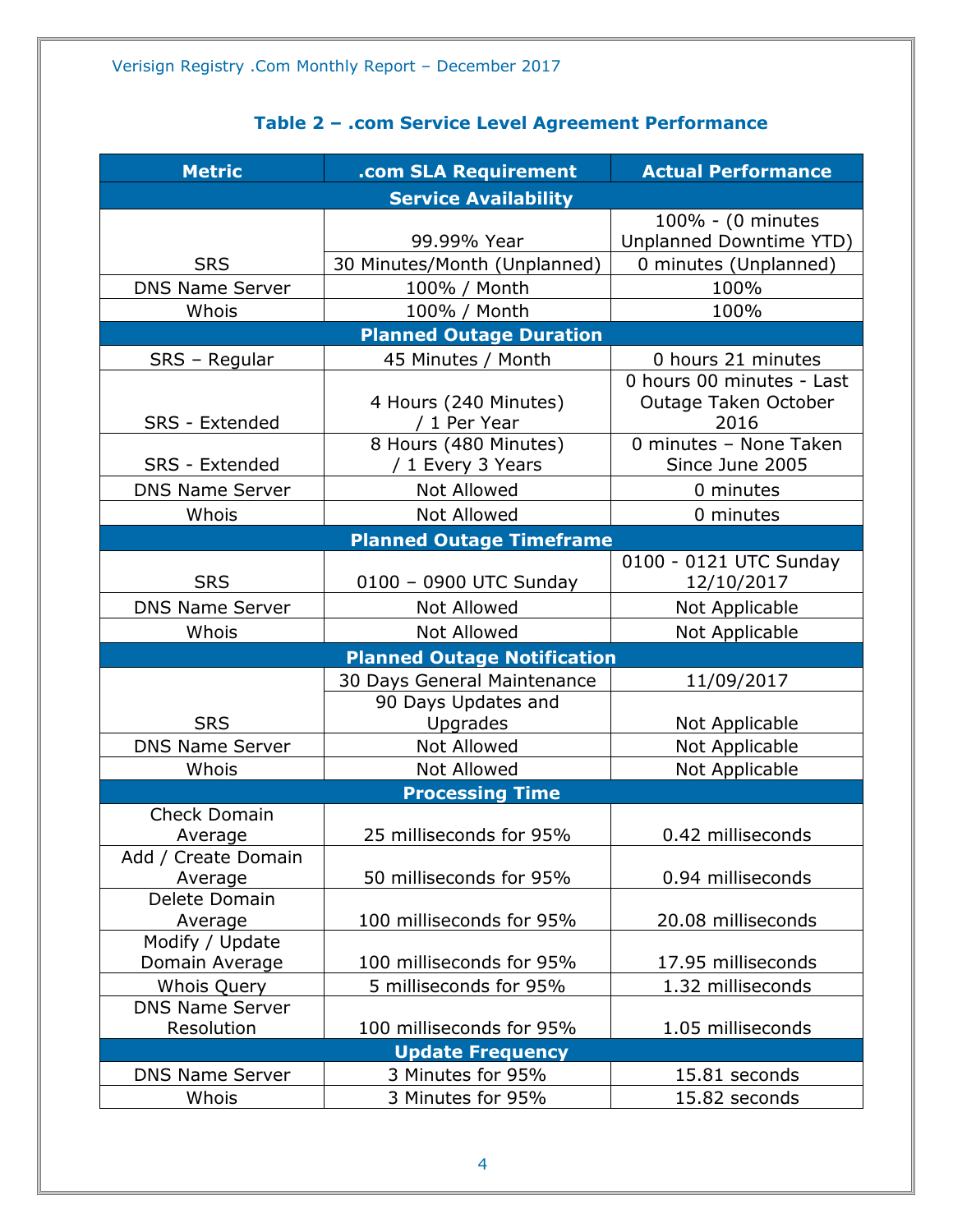#### <span id="page-4-0"></span>**3. TLD Zone File Access Activity (Appendix 4, Item 3)**

**Table 3** summarizes the zone file access activity for the current reporting month. As required by the ICANN/Verisign .com Registry Agreement (Section 3.1(c)(iii)), the Verisign Registry provides third parties bulk access to the zone files for the .com TLD.

<span id="page-4-1"></span>

|                                                           | <b>Number</b> |
|-----------------------------------------------------------|---------------|
| Total Zone File Access Passwords (End Of Previous Month)  | 1245          |
| New Zone File Access Passwords Issued                     | 18            |
| Total Zone File Access Passwords Disabled                 | 54            |
| Total Zone File Access Passwords (End Of Reporting Month) | 1209          |

#### **Table 3 – TLD Zone File Access Activity**

#### <span id="page-4-2"></span>**4. Completed System Software Releases (Appendix 4, Item 4)**

**Table 4** shows significant release(s) that occurred during the reporting month, as well as other relevant information. The Verisign Registry Shared Registration System (SRS) is continually being improved to better meet the needs of accredited registrars.

#### **Table 4 – Completed Shared Registration System Releases**

<span id="page-4-3"></span>

| <b>Release</b><br><b>Name</b> | <b>Features</b> | <b>Complete Date</b> |
|-------------------------------|-----------------|----------------------|
| None                          | None            | <b>None</b>          |

#### <span id="page-4-4"></span>**5. Whois Service Activity (Appendix 4, Item 5)**

<span id="page-4-5"></span>**Table 5** shows the number of Whois queries during the reporting month separated by service. The "Web-based Whois" column depicts ACTUAL numbers where all other categories are shown in millions.

#### **Table 5 – Total "Whois" Queries**

| <b>In Millions</b>               |                                  |                         |
|----------------------------------|----------------------------------|-------------------------|
|                                  |                                  | Web-based               |
| <b>Total Queries</b><br>59,071.3 | <b>Whois Port-43</b><br>59,070.8 | <b>Whois</b><br>547,199 |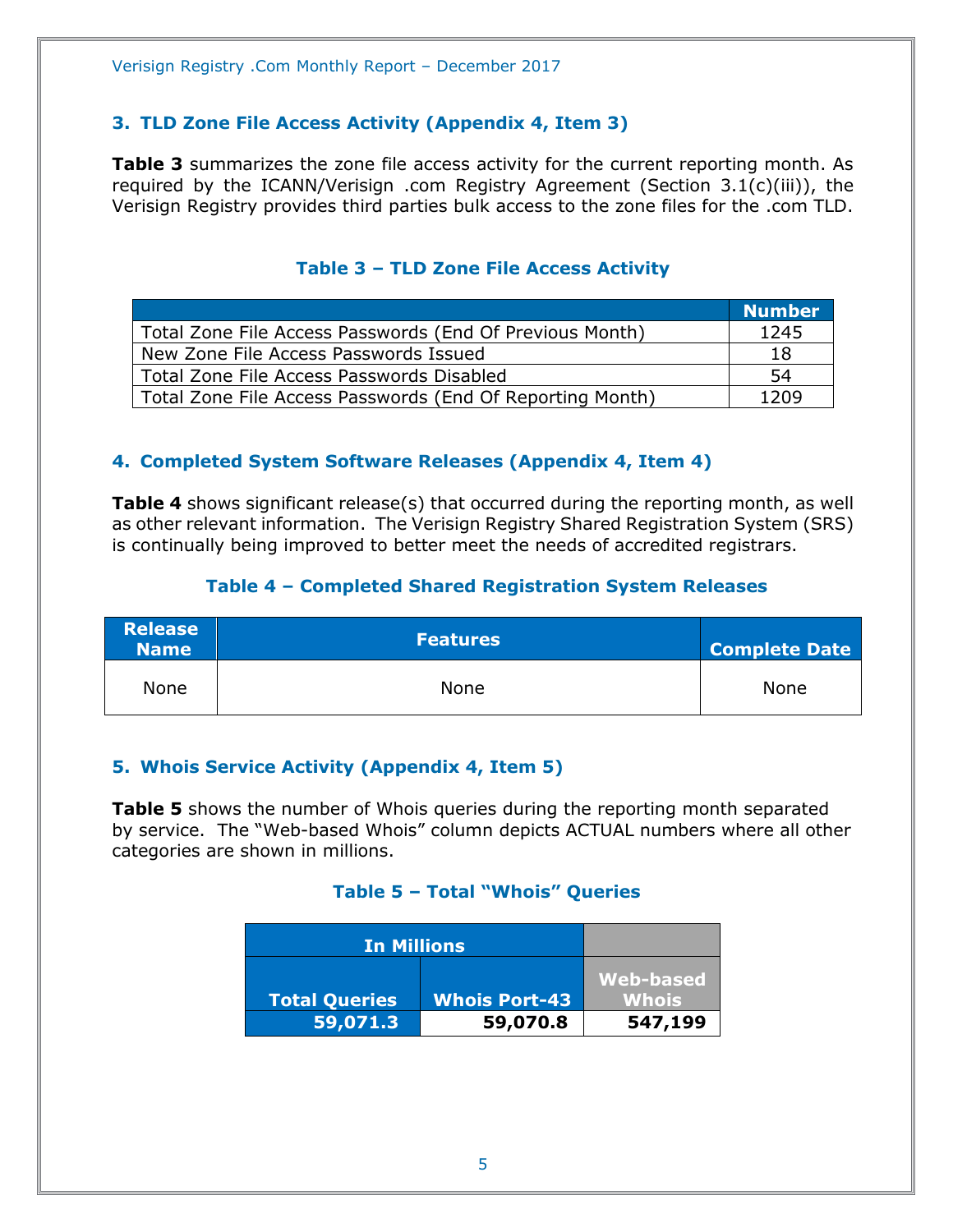#### <span id="page-5-0"></span>**6. Total Number of Transactions by Subcategory (Appendix 4, Item 6)**

**Table 6.1** shows the number of domain name 'write' transactions in subcategories and the number of check transactions. The "Restore" column depicts ACTUAL numbers where all other categories are shown in millions. **Table 6.2** on the next page shows the number of name server "write" transactions by subcategory.

**Table 6.1 – Total Domain Name Transactions by Subcategory**

<span id="page-5-1"></span>

| <b>In Millions</b>                                  |                   |     |      |      |     |         |                                         |
|-----------------------------------------------------|-------------------|-----|------|------|-----|---------|-----------------------------------------|
| <b>Total</b><br>$\blacksquare$ Write $\blacksquare$ | Add               |     |      |      |     |         | Delete Modify Renew Trans Check Restore |
|                                                     | $2,706.5$ 2.659.3 | 3.2 | 38.7 | .3.8 | 1.5 | 2.113.6 |                                         |

#### <span id="page-5-2"></span>**Table 6.2 – Total Name Server Write Transactions by Subcategory (millions)**

| <b>Total</b> | dd  | <b>Delete</b> | <b>Modify</b> |
|--------------|-----|---------------|---------------|
| 00           | .00 | -87           |               |

#### <span id="page-5-4"></span><span id="page-5-3"></span>**7. Daily Transaction Range (millions) (Appendix 4, Item 7)**

#### **Table 7 – Daily Transaction Range (millions)**

| <b>Total</b> | <b>Daily</b> | <b>Daily</b> | <b>Daily</b>   |
|--------------|--------------|--------------|----------------|
| Transactions | Max          | Min          | <b>Average</b> |
| 5,173.4      | ついろ シ        |              | 166.9          |

### <span id="page-5-5"></span>**7(B). Per-Registrar Activity Report (Appendix 4, Item 7B)**

The table below defines the fields that are included in the .COM Per-Registrar Activity Report, which is provided under separate cover.

| <b>Field Name</b> | <b>Notes</b>                                                      |
|-------------------|-------------------------------------------------------------------|
| registrar-name    | Registrar's Full Corporate Name As Registered with IANA           |
| iana-id           | http://www.iana.org/assignments/registrar-ids                     |
| total-domains     | Total domains under sponsorship                                   |
| total-            | <b>Total Name Servers Registered</b>                              |
| nameservers       |                                                                   |
| net-adds-1-yr     | number of domains successfully registered with an initial term of |
|                   | one year (and not deleted within the add grace period)            |
| net-adds-2-yr     | Number of domains successfully registered with an initial term of |
|                   | two years (and not deleted within the add grace period)           |
| net-adds-3-yr     | Number of domains successfully registered with an initial term of |
|                   | three years (and not deleted within the add grace period)         |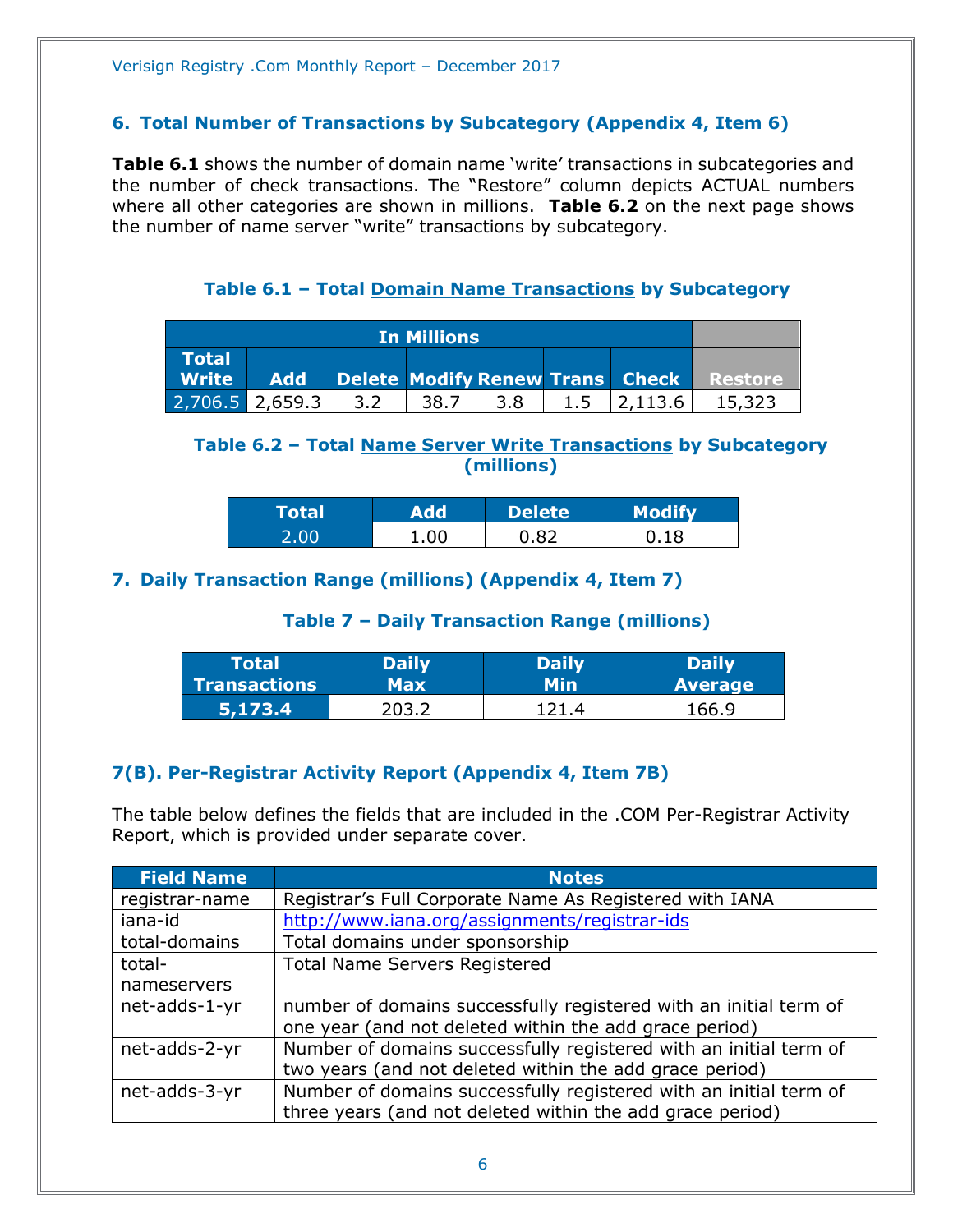| <b>Field Name</b>   | <b>Notes</b>                                                                                                                  |
|---------------------|-------------------------------------------------------------------------------------------------------------------------------|
| net-adds-4-yr       | Number of domains successfully registered with an initial term of                                                             |
|                     | four years (and not deleted within the add grace period)                                                                      |
| net-adds-5-yr       | Number of domains successfully registered with an initial term of                                                             |
|                     | five years (and not deleted within the add grace period)                                                                      |
| net-adds-6-yr       | Number of domains successfully registered with an initial term of                                                             |
|                     | six years (and not deleted within the add grace period)                                                                       |
| net-adds-7-yr       | Number of domains successfully registered with an initial term of                                                             |
|                     | seven years (and not deleted within the add grace period)                                                                     |
| net-adds-8-yr       | Number of domains successfully registered with an initial term of                                                             |
|                     | eight years (and not deleted within the add grace period)                                                                     |
| net-adds-9-yr       | Number of domains successfully registered with an initial term of                                                             |
| net-adds-10-yr      | nine years (and not deleted within the add grace period)<br>Number of domains successfully registered with an initial term of |
|                     | ten years (and not deleted within the add grace period)                                                                       |
| net-renews-1-yr     | Domains renewed either automatically or by command (and not                                                                   |
|                     | deleted with the renew grace period)                                                                                          |
| net-renews-2-yr     | Number of domains successfully renewed with a renewal period of                                                               |
|                     | two years (and not deleted with the renew grace period)                                                                       |
| net-renews-3-yr     | Number of domains successfully renewed with a new renewal                                                                     |
|                     | period of three years (and not deleted with the renew grace period)                                                           |
| net-renews-4-yr     | Number of domains successfully renewed with a new renewal                                                                     |
|                     | period of four years (and not deleted with the renew grace period)                                                            |
| net-renews-5-yr     | Number of domains successfully renewed with a new renewal                                                                     |
|                     | period of five years (and not deleted with the renew grace period)                                                            |
| net-renews-6-yr     | Number of domains successfully renewed with a new renewal                                                                     |
|                     | period of six years (and not deleted with the renew grace period)                                                             |
| net-renews-7-yr     | Number of domains successfully renewed with a new renewal                                                                     |
|                     | period of seven years (and not deleted with the renew grace<br>period)                                                        |
| net-renews-8-yr     | Number of domains successfully renewed with a new renewal                                                                     |
|                     | period of eight years (and not deleted with the renew grace period)                                                           |
| net-renews-9-yr     | Number of domains successfully renewed with a new renewal                                                                     |
|                     | period of nine years (and not deleted with the renew grace period)                                                            |
| net-renews-10-      | Number of domains successfully renewed with a new renewal                                                                     |
| yr                  | period of ten years (and not deleted with the renew grace period)                                                             |
| transfer-           | Transfers initiated by this registrar that were ack'd by the other                                                            |
| gaining-            | registrar-either by command or automatically                                                                                  |
| successful          |                                                                                                                               |
| transfer-           | Transfers initiated by this registrar that were n'acked by the other                                                          |
| gaining-nacked      | registrar                                                                                                                     |
| transfer-losing-    | Transfers initiated by another registrar that this registrar ack'd-                                                           |
| successful          | either by command or automatically                                                                                            |
| transfer-losing-    | Transfers initiated by another registrar that this registrar n'acked                                                          |
| nacked<br>transfer- |                                                                                                                               |
| disputed-won        | Number of transfer disputes in which this registrar prevailed                                                                 |
| transfer-           | Number of transfer disputes this registrar lost                                                                               |
| disputed-lost       |                                                                                                                               |
|                     |                                                                                                                               |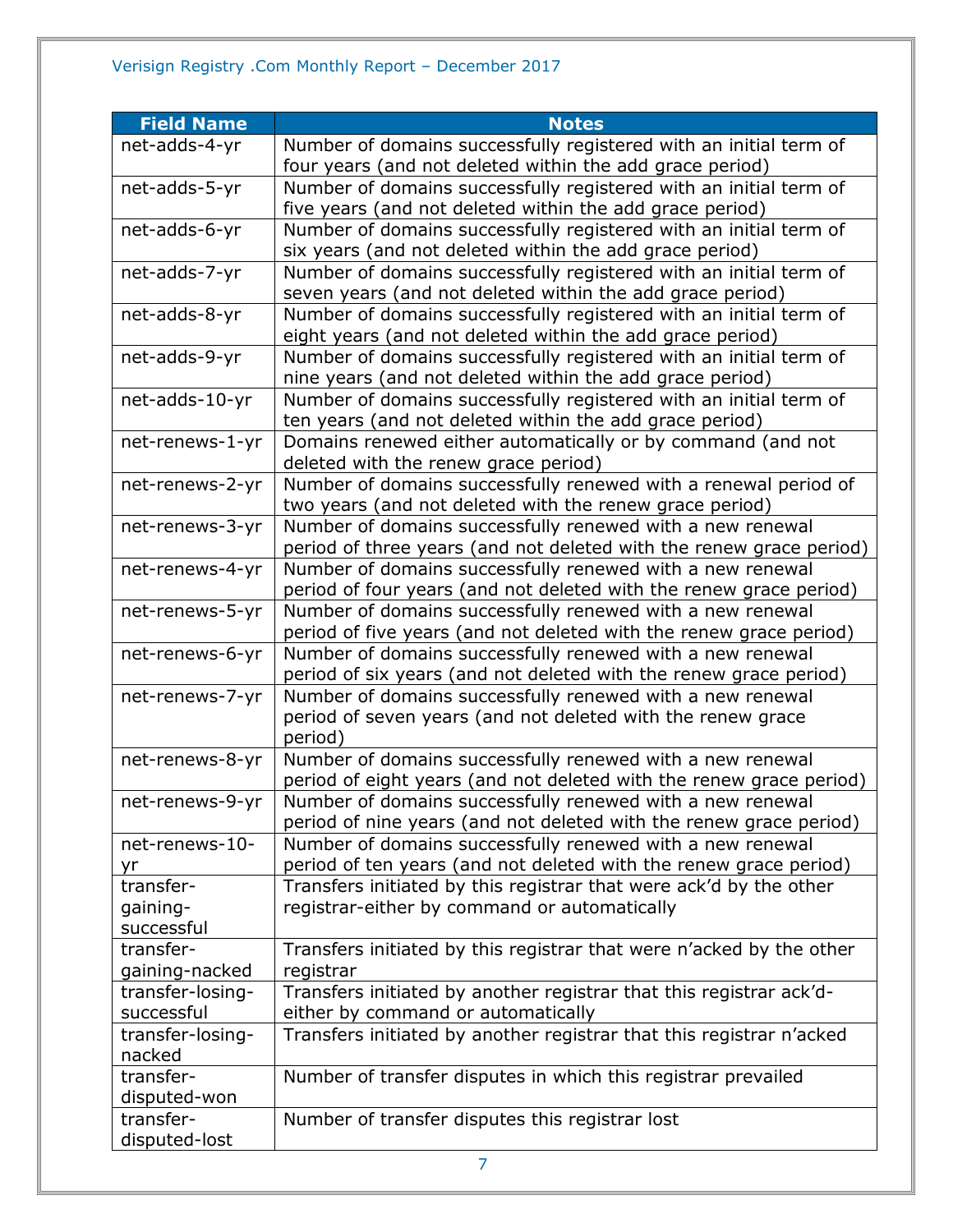| <b>Field Name</b> | <b>Notes</b>                                                         |
|-------------------|----------------------------------------------------------------------|
| transfer-         | Number of transfer disputes involving this registrar with a split or |
| disputed-         | no decision                                                          |
| nodecision        |                                                                      |
| deleted-          | Domains deleted within the add grace period                          |
| domains-grace     |                                                                      |
| deleted-          | Domains deleted outside the add grace period                         |
| domains-          |                                                                      |
| nograce           |                                                                      |
| restored-         | Domain names restored from redemption period                         |
| domains           |                                                                      |
| restored-         | Total number of restored names for which the registrar failed to     |
| noreport          | submit a restore report                                              |
| agp-exemption-    | Number of AGP policy exemption requests received                     |
| requests          | during the reporting month against deletion activity occurring in    |
|                   | the prior month                                                      |
| agp-              | Number of AGP policy exemption requests granted during the           |
| exemptions-       | reporting month                                                      |
| granted           |                                                                      |
| agp-exempted-     | Number of domain names included in AGP policy exemption              |
| domains           | requests granted during the reporting month                          |
| attempted-adds    | Number of attempted (successful and failed) domain name create       |
|                   | commands                                                             |

## <span id="page-7-0"></span>**7(C). Registry Functions Activity Report (Appendix 4, Item 7C)**

The table below defines the fields that are included in the .COM Registry Functions Activity Report, which is provided under separate cover.

| <b>Field Name</b>  | <b>Notes</b>                                                                                                |
|--------------------|-------------------------------------------------------------------------------------------------------------|
| operational-       | number of operational registrars at the end of the reporting                                                |
| registrars         | period                                                                                                      |
| ramp-up-registrars | number of registrars that have received a password for access<br>to OT&E at the end of the reporting period |
| pre-ramp-up-       | number of registrars that have requested access, but have not                                               |
| registrars         | yet entered the ramp-up period at the end of the reporting<br>period                                        |
|                    |                                                                                                             |
| zfa-passwords      | number of active zone file access passwords at the end of the                                               |
|                    | reporting period                                                                                            |
| whois-43-queries   | number of WHOIS (port-43) queries responded during the                                                      |
|                    | reporting period                                                                                            |
| web-whois-queries  | number of Web-based Whois queries responded during the                                                      |
|                    | reporting period, not including searchable Whois                                                            |
| searchable-whois-  | number of searchable Whois queries responded during the                                                     |
| queries            | reporting period, if offered                                                                                |
| dns-udp-queries-   | number of DNS queries received over UDP transport during the                                                |
| received           | reporting period                                                                                            |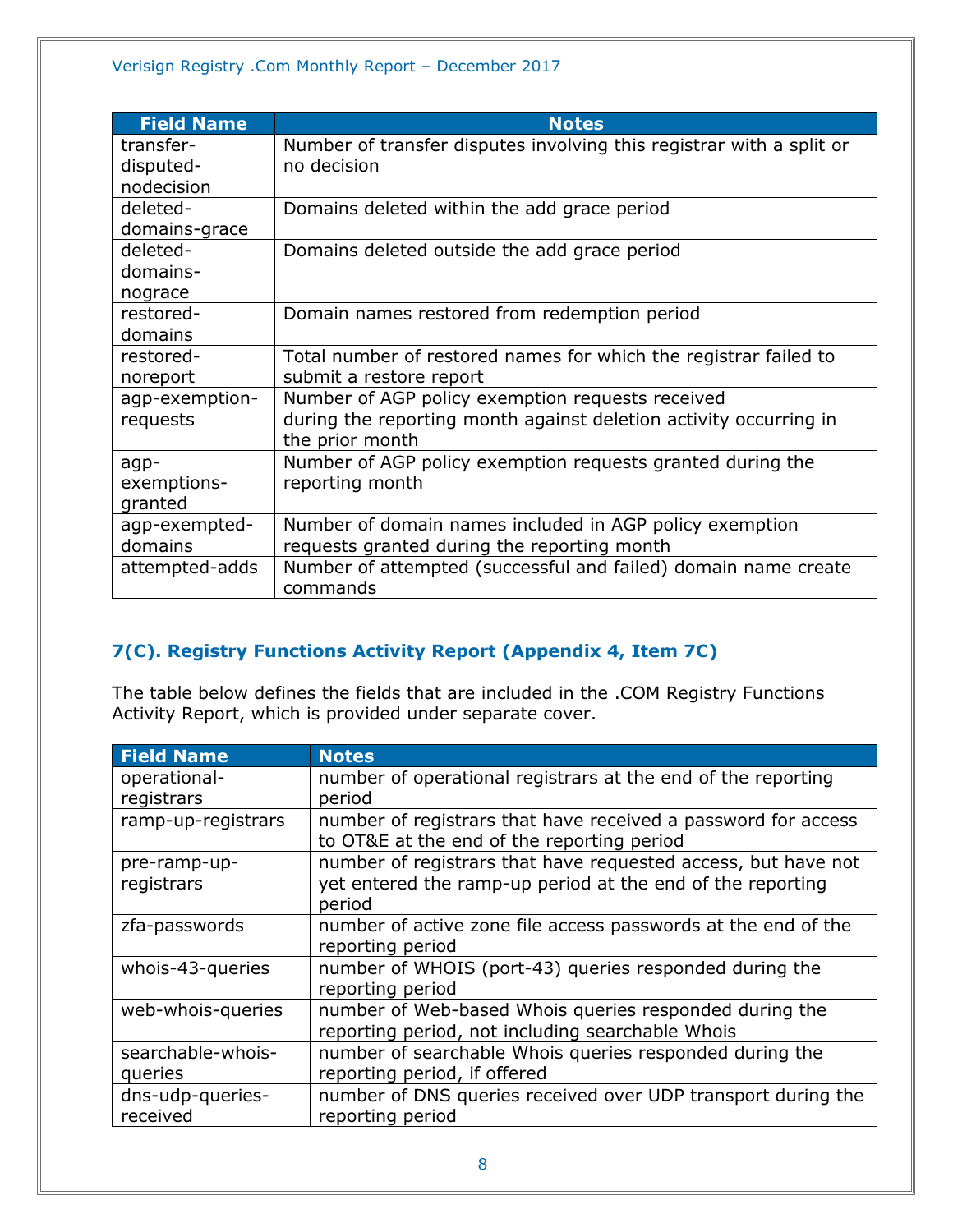# Verisign Registry .Com Monthly Report – December 2017

| <b>Field Name</b> | <b>Notes</b>                                                                |
|-------------------|-----------------------------------------------------------------------------|
| dns-udp-queries-  | number of DNS queries received over UDP transport that were                 |
| responded         | responded during the reporting period                                       |
| dns-tcp-queries-  | number of DNS queries received over TCP transport during the                |
| received          | reporting period                                                            |
| dns-tcp-queries-  | number of DNS queries received over TCP transport that were                 |
| responded         | responded during the reporting period                                       |
| srs-dom-check     | number of SRS (EPP and any other interface) domain name                     |
|                   | "check" requests responded during the reporting period                      |
| srs-dom-create    | number of SRS (EPP and any other interface) domain name                     |
|                   | "create" requests responded during the reporting period                     |
| srs-dom-delete    | number of SRS (EPP and any other interface) domain name                     |
|                   | "delete" requests responded during the reporting period                     |
| srs-dom-info      | number of SRS (EPP and any other interface) domain name                     |
|                   | "info" requests responded during the reporting period                       |
| srs-dom-renew     | number of SRS (EPP and any other interface) domain name                     |
| srs-dom-rgp-      | number of SRS (EPP and any other interface) domain name                     |
| restore-report    | RGP "restore" requests delivering a restore report responded                |
|                   | during the reporting period                                                 |
| srs-dom-rgp-      | number of SRS (EPP and any other interface) domain name                     |
| restore-request   | RGP "restore" requests responded during the reporting period                |
| srs-dom-transfer- | number of SRS (EPP and any other interface) domain name                     |
| approve           | "transfer" requests to approve transfers responded during the               |
|                   | reporting period                                                            |
| srs-dom-transfer- | number of SRS (EPP and any other interface) domain name                     |
| cancel            | "transfer" requests to cancel transfers responded during the                |
|                   | reporting period                                                            |
| srs-dom-transfer- | number of SRS (EPP and any other interface) domain name                     |
| query             | "transfer" requests to query about a transfer responded during              |
|                   | the reporting period                                                        |
| srs-dom-transfer- | number of SRS (EPP and any other interface) domain name                     |
| reject            | "transfer" requests to reject transfers responded during the                |
|                   | reporting period                                                            |
| srs-dom-transfer- | number of SRS (EPP and any other interface) domain name                     |
| request           | "transfer" requests to request transfers responded during the               |
|                   | reporting period<br>number of SRS (EPP and any other interface) domain name |
| srs-dom-update    | "update" requests (not including RGP restore requests)                      |
|                   | responded during the reporting period                                       |
| srs-host-check    | number of SRS (EPP and any other interface) host "check"                    |
|                   | requests responded during the reporting period                              |
| srs-host-create   | number of SRS (EPP and any other interface) host "create"                   |
|                   | requests responded during the reporting period                              |
| srs-host-delete   | number of SRS (EPP and any other interface) host "delete"                   |
|                   | requests responded during the reporting period                              |
| srs-host-info     | number of SRS (EPP and any other interface) host "info"                     |
|                   | requests responded during the reporting period                              |
| srs-host-update   | number of SRS (EPP and any other interface) host "update"                   |
|                   | requests responded during the reporting period                              |
|                   |                                                                             |